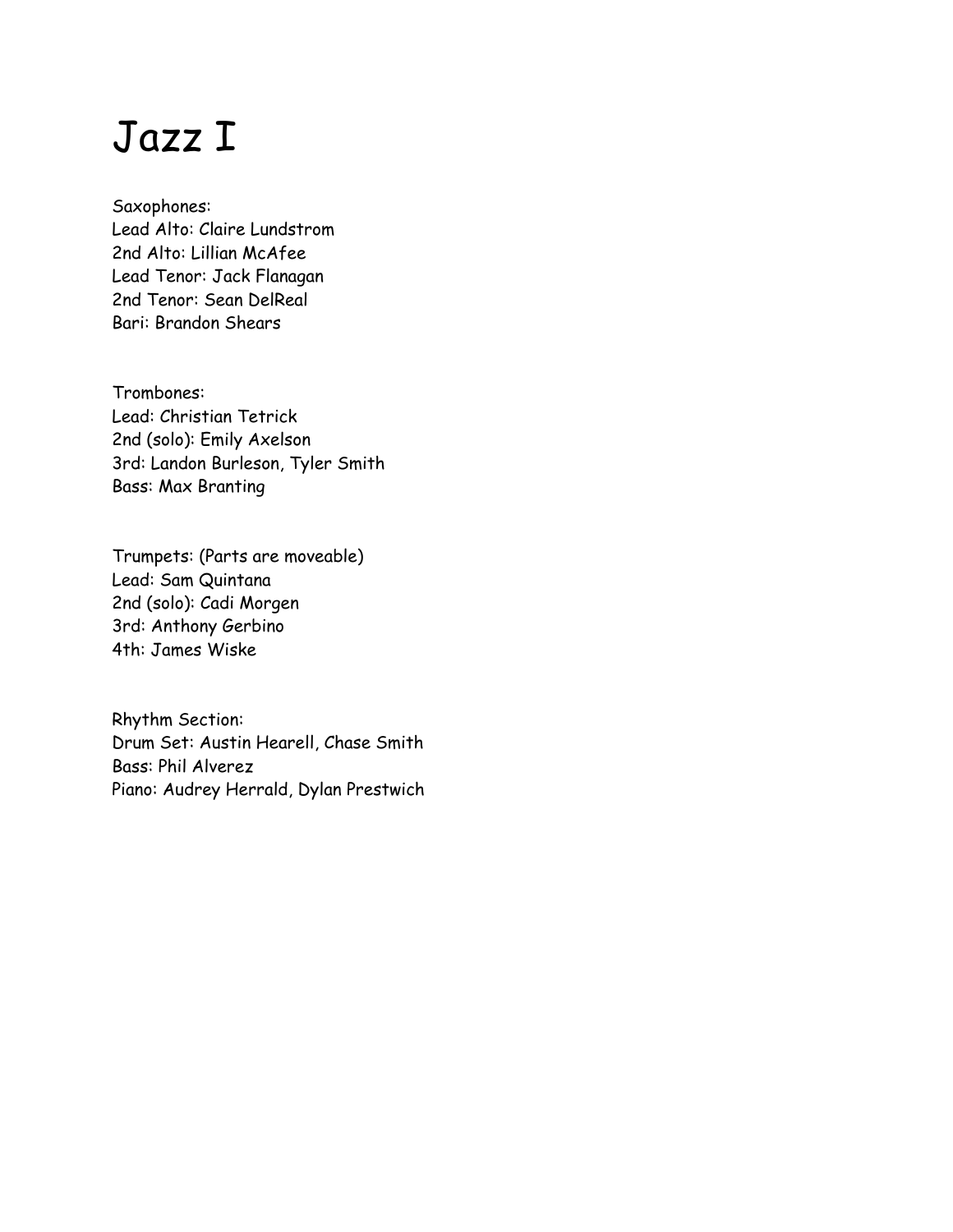## Jazz II

Saxophones: Lead Alto: Katie Wirick 2nd Alto: Samantha Peoples, Dominic Sauer Lead Tenor: Adam Doe 2nd Tenor: Max Boyer Bari: Drake Pacheco

Trombones: Lead: Zach Bacon 2nd (solo): Cooper Hepp 3rd: Cash Sterling, Ethan Van Oss Bass: Tonjai Lee

Trumpets: (parts are moveable) Lead: Alden Madrid 2nd (solo): Kameron Knapp 3rd: McKenzie Ulibarri 4th: John Scarborough

Rhythm Section: Drum Set: Jacob VanArsdale, Avery Ketelson Bass: Andy White Piano: Keden Batz Guitar: Andrew Kaiser